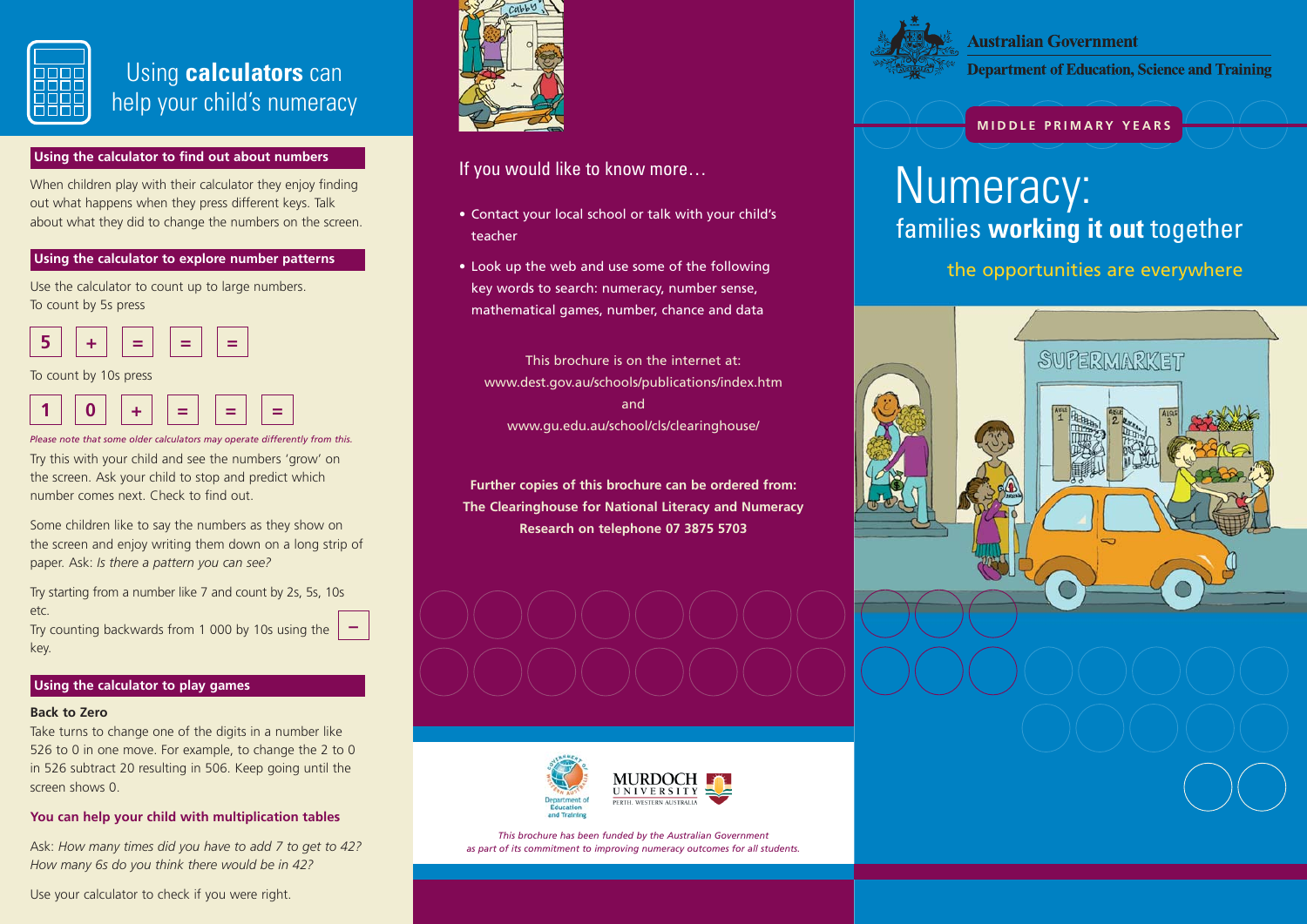## What do we mean by **numeracy**?

Children develop numeracy skills when they use mathematical ideas in their everyday situations.

They begin to make sense of these situations by asking questions such as:



### Can **families** help?

### *YES !*

You may feel that the maths children do at school is different from how you were taught, or that maths was not your best subject. You are however still able to help your child in many ways.

The information that follows will assist you in helping children learn and enjoy using their mathematical ideas in daily activities.

### **Families can help** by:

### **Responding to children's ideas by...**

• listening to, and talking with them about prices, directions for making things and the shape of materials they are using



**How did** 

#### **Pointing out...**

• how the right measurement is important when using a recipe or when following instructions to make or build something

#### **Looking for opportunities where children can...**

- choose from a variety of materials of different shapes and sizes for games and for making things to play with
- sort and organise things like: collections of swap cards, coins, games, CDs, videos
- be involved in making plans and designing their own cubbies, furniture and vehicles for use in their games

# How can **families and schools** work together?

**Talk** with your child's teacher about numeracy at home and at school and raise any concerns with them.

Ask the teacher how you can support the class mathematics program at home.

**Help** your child to enjoy the mathematics they do at school by talking positively about work they bring home.



**Support** the teacher/school by attending parent meetings and volunteering your time or support.

**Find out** how mathematics teaching has changed since you were at school.

### Find out how your child uses a calculator at school.

**Help** your child to plan how much money they will need for their lunch or outings at school. For example, have them write the amounts on envelopes and orders. Ask them to check they have the exact amount or how much change to expect.

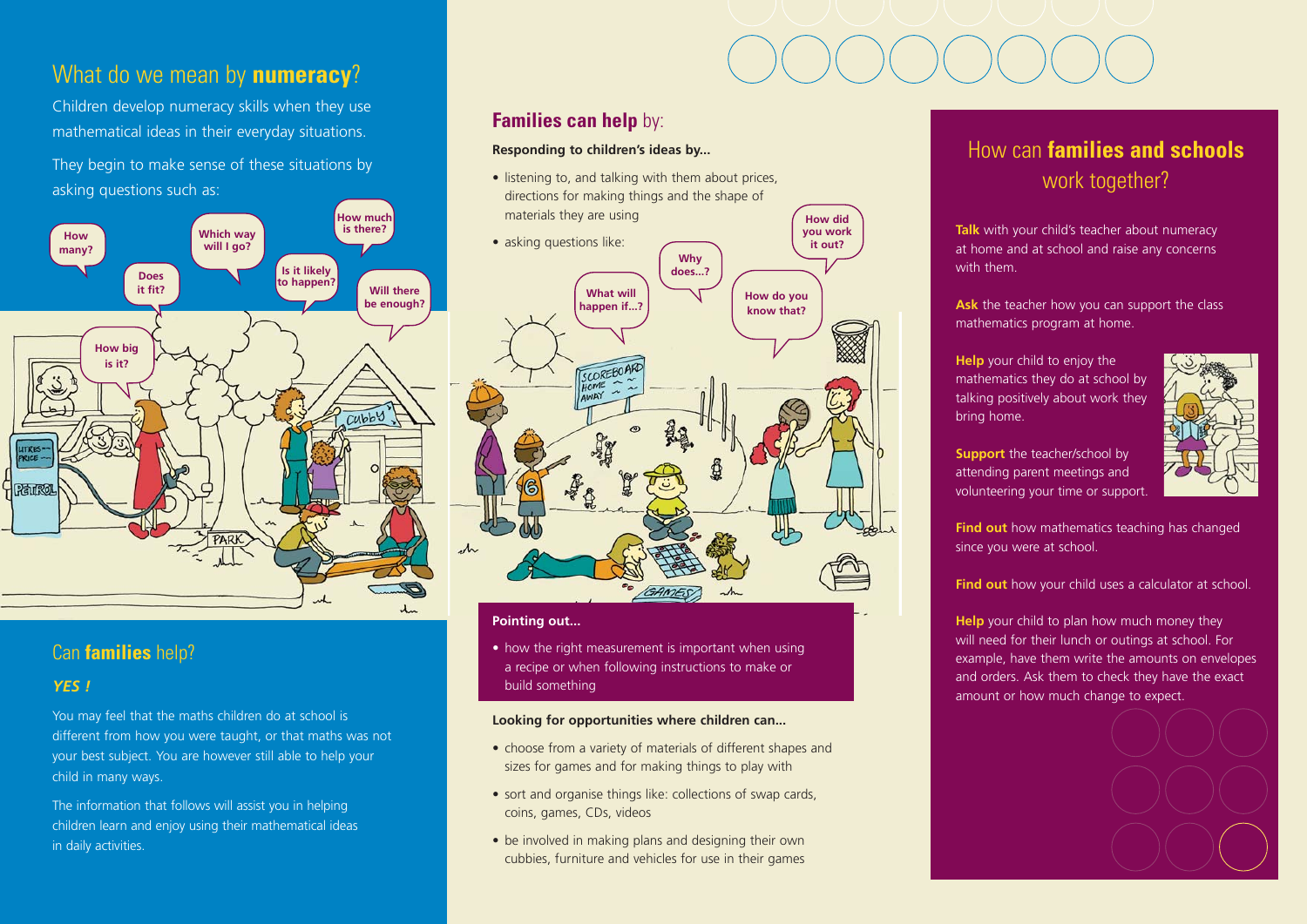

# **Fridge List**

Encourage your child to ask questions like these to help them make sense of their everyday situations...





# **Fridge List**

Encourage your child to ask questions like these to help them make sense of their everyday situations...





# **Fridge List**

Encourage your child to ask questions like these to help them make sense of their everyday situations...